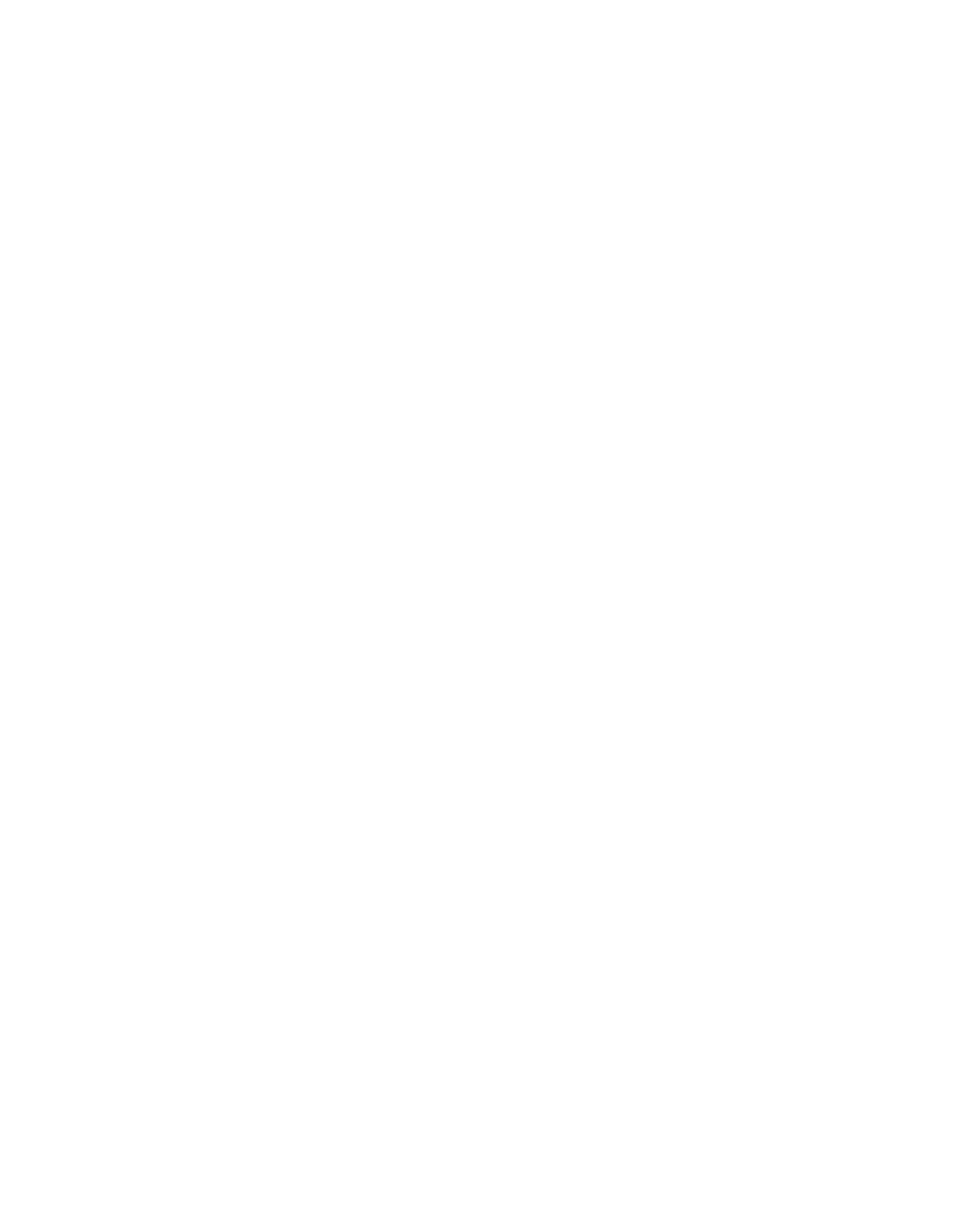#### **BURKE, Justice.**

[¶1] Appellant, Derrick Lee Brock, challenges his conviction of larceny by bailee, in violation of Wyo. Stat. Ann.  $\S 6-3-402(b)$ .<sup>1</sup> He claims his trial attorney's failure to interview or call certain witnesses constituted ineffective assistance of counsel. He also contends the district court improperly limited cross-examination of a prosecution witness. We affirm.

#### *ISSUES*

[¶2] Appellant presents the following issues:

- 1. Was it ineffective assistance of counsel when trial counsel failed to call the investigating police officers to testify with regard to their investigation?
- 2. Was it ineffective assistance of counsel when trial counsel failed to investigate or interview or call key witnesses with possibly exculpatory information?
- 3. Did the trial court abuse its discretion in sustaining the prosecution's objection to cross-examination of a witness regarding statements made to the police?

# *FACTS*

[¶3] Appellant was employed as an assistant manager at Johnny J's restaurant in Casper, Wyoming. On June 3 and June 4, 2010, he was the opening manager at the restaurant. As the opening manager, it was Appellant's responsibility to take the

. . .

<sup>&</sup>lt;sup>1</sup> Wyo. Stat. Ann. § 6-3-402(b) (LexisNexis 2009) provides as follows:

**<sup>§ 6-3-402.</sup> Larceny; livestock rustling; theft of fuel; penalties.**

<sup>(</sup>b) A bailee, a public servant as defined by W.S.  $6-5-101(a)(vi)$ or any person entrusted with the control, care or custody of any money or other property who, with intent to steal or to deprive the owner of the property, converts the property to his own or another's use is guilty of larceny.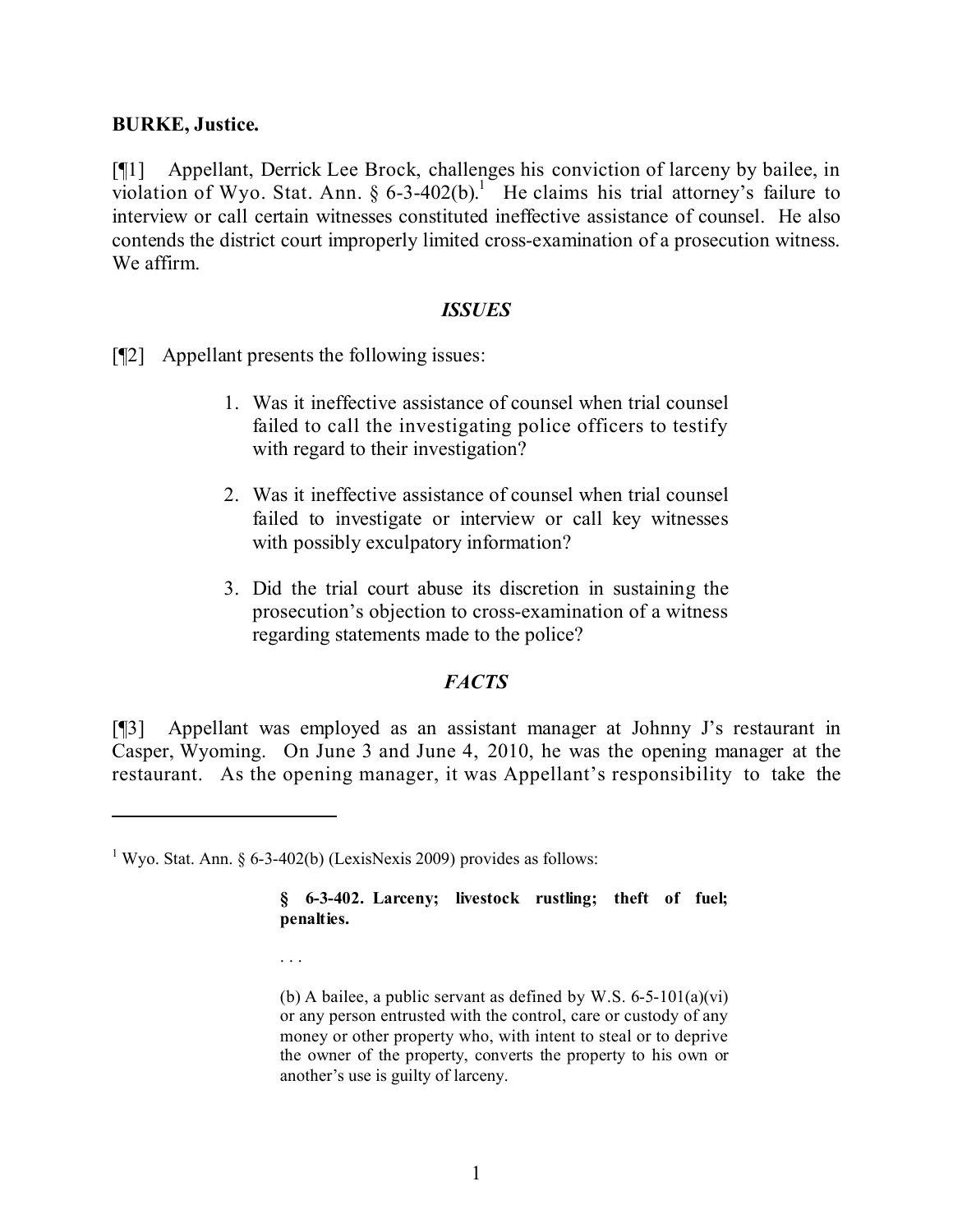previous day's earnings from the restaurant's safe and deposit them at the bank. Only the restaurant manager and assistant managers knew the combination to the safe. On June 3, the restaurant's manager, Court Schusler, who was not on duty that day but who had come in to work to make sure everything was in order, asked Appellant if he wanted him to take the June 2 earnings to the bank. Appellant refused this offer, stating that he would "take care of it."

[¶4] Early the next day, the restaurant's bookkeeper noticed that the earnings from June 2 and June 3 had not been deposited in the bank. At 8:50 a.m., the bookkeeper sent an email noting that the deposits had not been made and directing the managers to make sure the earnings were in the restaurant and to deposit the money that day. Appellant sent an email response at 9:59 a.m. that stated "Getting ready to take care of this. Thanks."

[¶5] At approximately 9:45 a.m. on the same day, Appellant sent a text message to Jessica Hilliard, an assistant manager at Johnny J's, stating that he had an appointment with his chiropractor and asking Ms. Hilliard to work the remainder of his shift. Before leaving the restaurant, Appellant told Jewell Cole, a restaurant employee and friend of Appellant's, that he was leaving work to go to the chiropractor. Ms. Cole saw Appellant leave the restaurant with a portfolio and two bank bags. Appellant told Audrey Benson, another restaurant employee, that he was leaving to run an errand. Ms. Benson also saw Appellant with a bank bag as he was leaving the restaurant. When Ms. Hilliard arrived at Johnny J's to cover Appellant's shift, the restaurant's co-owner was trying unsuccessfully to contact Appellant on his cell phone. Appellant never returned to work, and the earnings from June 2 and June 3 were never deposited at the bank.

[¶6] On Saturday, June 5, Ms. Cole spoke with Appellant on the phone, and informed him that Mr. Schusler wanted to speak with him. When Ms. Cole asked Appellant where he was, Appellant responded that he was "looking at the ocean." Approximately two weeks later, Appellant stopped by Ms. Cole's apartment and, when she asked him about the theft at Johnny J's, Appellant stated that "You can cover anything up that you want to." Ms. Cole also remembered speaking with Appellant at her apartment the day after he was arrested. When Ms. Cole asked Appellant what he was going to do, Appellant laughed and said "I'm going to string it along, and I'll get probation out of it."

[¶7] On July 20, 2010, the State filed an Information charging Appellant with one count of larceny, which it later amended to larceny by bailee, in violation of Wyo. Stat. Ann. § 6-3-402(b). Appellant pled not guilty and his case proceeded to trial. On the morning trial was scheduled to begin, the district court held a pretrial hearing to address pending evidentiary issues. At that hearing, defense counsel objected in advance to the introduction of evidence concerning Appellant's rumored gambling problems. The prosecutor advised that he did not intend to present such evidence and had cautioned witnesses not to address the subject during their testimony. The subject of gambling was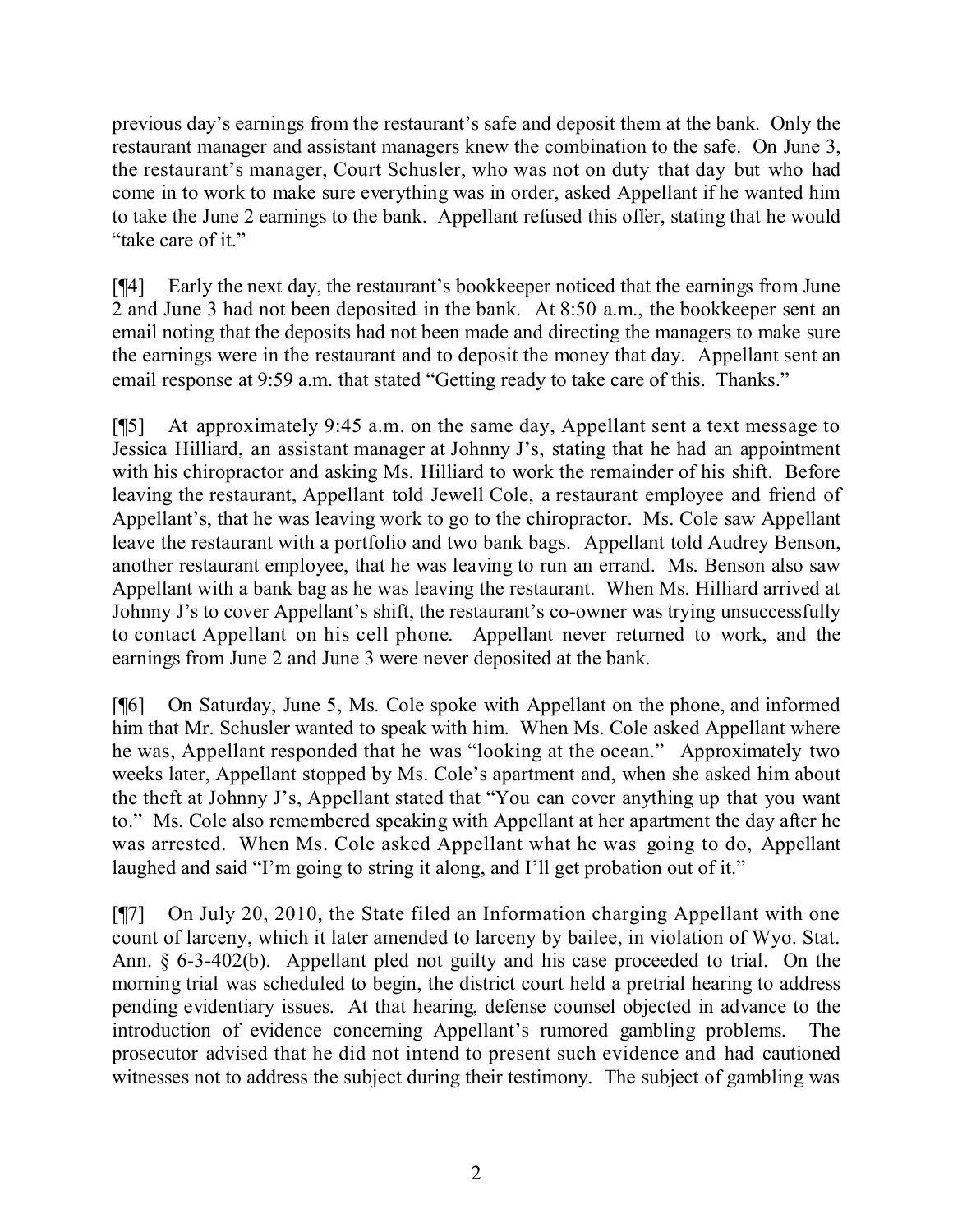not mentioned during trial.

[¶8] Defense counsel also opposed the introduction of Appellant's recently discovered incriminating statements to Ms. Cole, and requested that the court grant a continuance or prevent the State from introducing those statements. In response, the court ordered the State to make Ms. Cole available that morning for an interview. Ms. Cole was interviewed by the defense that day, and was called as the State's final witness on the second day of trial.

[¶9] At the conclusion of the trial, the jury returned a guilty verdict. The court sentenced Appellant to a term of seven to ten years in prison. Appellant timely filed this appeal.

# *DISCUSSION*

# *Ineffective Assistance of Counsel*

[¶10] In reviewing claims of ineffective assistance of counsel, we apply the test set forth in *Strickland v. Washington*, 466 U.S. 668, 104 S.Ct. 2052, 80 L.Ed.2d 674 (1984). In order to prevail on a claim of ineffective assistance of counsel, an appellant must demonstrate, first, that trial counsel's performance was deficient, and second, that the deficient performance prejudiced the defense. *Rodriguez v. State*, 2010 WY 170, ¶ 14, 245 P.3d 818, 823 (Wyo. 2010) (citing *Strickland*, 466 U.S. at 687, 104 S.Ct. at 2064). "[T]he paramount determination is whether, in light of all the circumstances, trial counsel's acts or omissions were outside the wide range of professionally competent assistance." *Rodriguez*, ¶ 14, 245 P.3d at 823. We invoke a strong presumption that counsel rendered adequate assistance and made all significant decisions in the exercise of reasonable judgment. *Id*. "We are reluctant to reverse based upon allegations of ineffective assistance of counsel, and have stated that '[i]n the usual case, ineffective assistance of counsel is going to be demonstrable because of a cumulation of errors with a determination that, in the entire context of the trial, the defendant either was, or was not, denied a right to a fair trial.'" *Proffit v. State*, 2008 WY 114, ¶ 33, 193 P.3d 228, 241 (Wyo. 2008) (quoting *Dickeson v. State*, 843 P.2d 606, 612 (Wyo. 1992)).

# *Failure to Call Investigating Officers*

[¶11] Appellant's first claim of ineffective assistance of counsel is based on his attorney's decision not to call the investigating police officers to testify about their investigation. Trial counsel's defense theory was that the officers developed a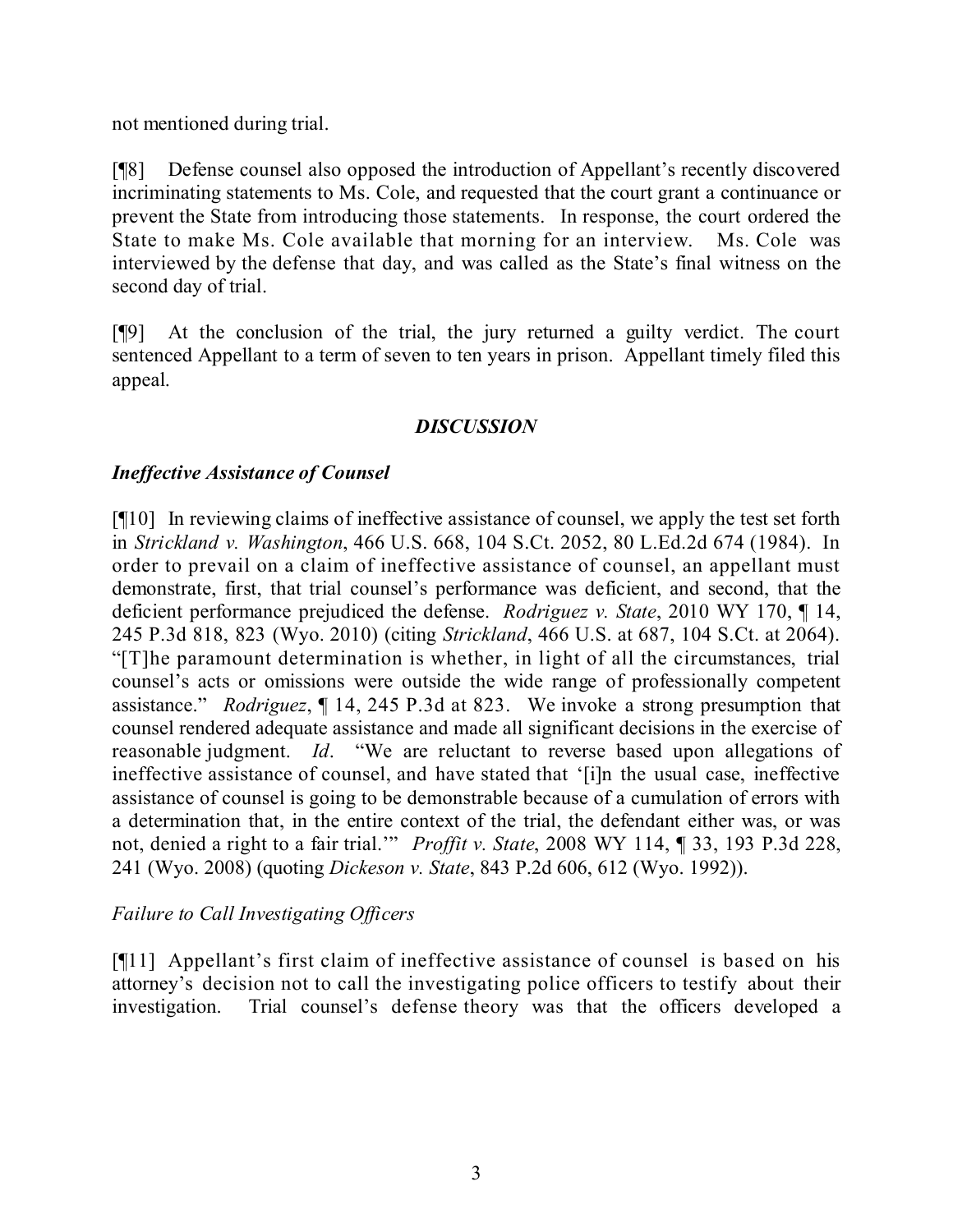"confirmatory bias" while investigating the crime, which caused the officers to make assumptions about Appellant's guilt without conducting a proper investigation.<sup>2</sup> Appellant contends that a reasonable attorney pursuing this defense would have attempted to elicit testimony from the officers regarding inconsistencies between the facts set forth in the affidavit of probable cause and the testimony of witnesses at trial.

[¶12] According to Appellant, the following inconsistencies were revealed by the witnesses' testimony: (1) although the affidavit reports that Ms. Cole told Ms. Hilliard on June 4 that she saw Appellant leaving the restaurant with two bank bags, Ms. Hilliard testified that she did not speak with Ms. Cole on June 4; (2) although the affidavit indicates that Appellant left with a bank bag on June 3, Ms. Hilliard testified that she left two bank bags in the safe when she closed the restaurant on June 3; and (3) although the affidavit states that Court Schusler opened the restaurant on June 3, he testified that he was not scheduled to work on June 3 and that he did not tell the investigating officer that he was the opening manager on June 3. Further, Appellant claims that the officer's failure to interview Ms. Cole until after applying for an arrest warrant, as indicated by Ms. Cole's testimony, was further evidence of a confirmatory bias that was inadequately presented by trial counsel's failure to call the investigating officers. Finally, Appellant claims that the investigating officers may have testified that Appellant's former colleagues believed he had a gambling problem, which, according to Appellant, would have demonstrated that the officers were biased.

[¶13] With regard to trial counsel's decision not to call certain witnesses, we have previously said:

> The charge that a defendant was denied effective counsel because his attorney did not call witnesses has often been raised. The decision not to call witnesses is a strategic choice. *Amin* [*v. State*,] 811 P.2d [255,] 261-62 [(Wyo. 1991)]; *Laing v. State*, 746 P.2d 1247, 1250 (Wyo. 1987). In order to successfully show ineffective assistance of counsel, the appellant must present the facts about which the proposed witnesses would have testified. *Campbell* [*v. State*,] 728 P.2d 628 [(Wyo. 1986)]. The decision whether to call witnesses is normally within the judgment of counsel and will rarely be second-guessed through appellate hindsight. *State v. Onishi*, 64 Haw. 62, 636 P.2d 742, 744 (1981).

*Eustice v. State*, 11 P.3d 897, 904 (Wyo. 2000) (quoting *Hamburg v. State*, 820 P.2d 523,

<sup>&</sup>lt;sup>2</sup> Appellant does not challenge trial counsel's decision to employ this defense strategy.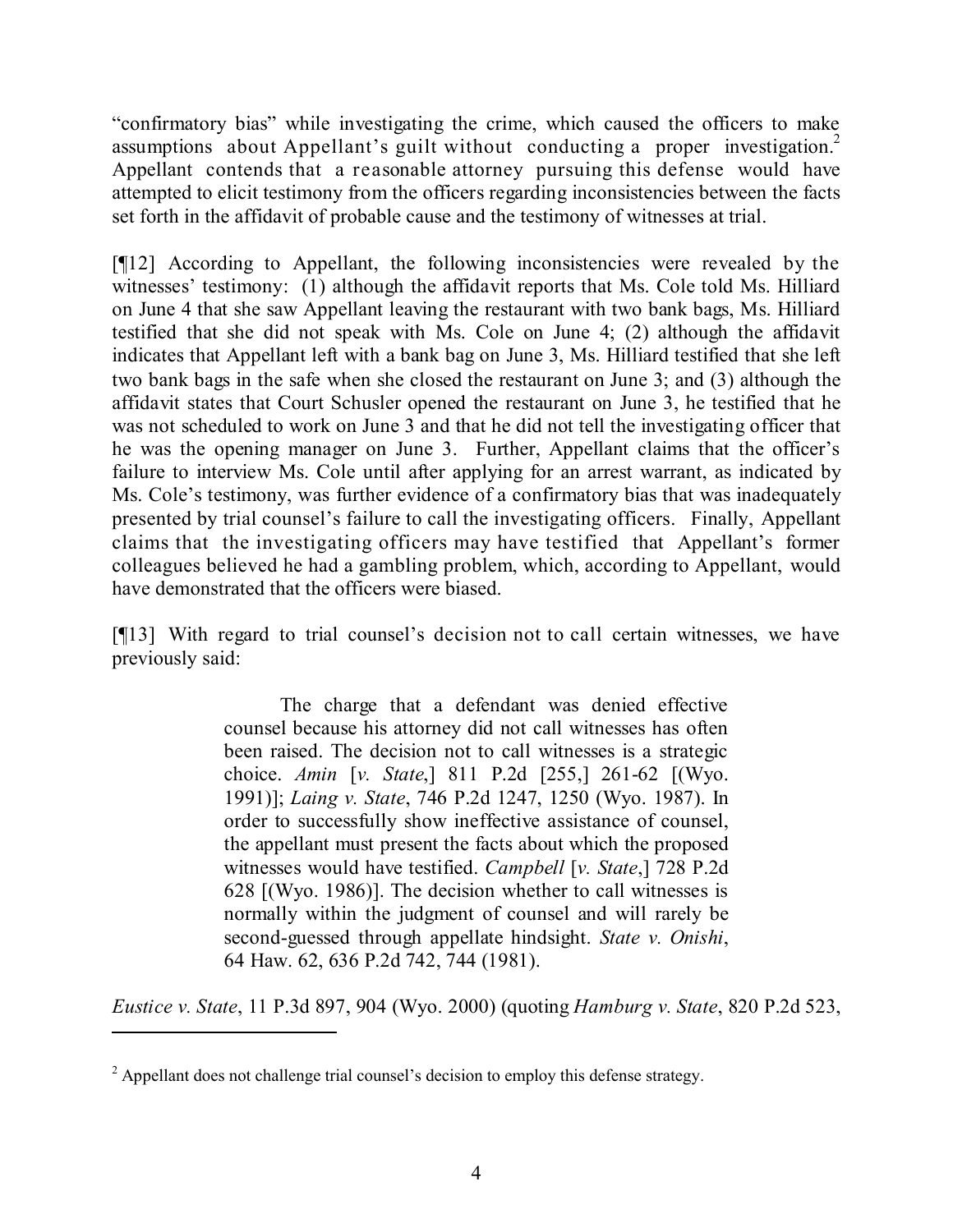528 (Wyo. 1991)). Because the officers were not called as witnesses, we are left to speculate as to what their testimony would have been. *See, e.g., Guy v. State*, 2008 WY 56, ¶ 32, 184 P.3d 687, 697 (Wyo. 2008). However, even if we accept Appellant's contention that the officers' testimony would have revealed evidence of a confirmatory bias, Appellant discounts the possibility that their testimony would have been more damaging than helpful to his case.

[¶14] Appellant fails to consider the possibility that the officers would have effectively defended their investigation by emphasizing facts suggesting Appellant's guilt, including the following: (1) it was Appellant's responsibility to take the deposits to the bank on June 4; (2) he sent an email stating that he would "take care of this"; (3) he was seen leaving the restaurant with the bank bags; (4) he never returned to work; and (5) the money was never deposited. Additionally, as indicated above, defense counsel was able to elicit favorable evidence of purported deficiencies in the investigation through crossexamination of other trial witnesses.

[¶15] Finally, trial counsel's effort to preclude evidence of Appellant's rumored gambling problems does not constitute deficient performance. This evidence had the potential to reflect poorly on Appellant's character and to provide a possible motive for the crime. In light of these obvious risks, we cannot say that counsel's approach was unreasonable. It is properly viewed as a strategic decision securely within the reasonable judgment of counsel. We will not second guess that decision in this appeal.

# *Investigation of Eye-Witnesses*

[¶16] Appellant's second claim of ineffective assistance of counsel arises from his attorney's failure to interview Ms. Benson and failure to interview Ms. Cole until the day of trial. Although Appellant claims that "counsel for the defense failed to interview at least two witnesses, one of whom was the key eye witness for the prosecution," he does not identify any other witnesses that counsel should have interviewed, and appears to ignore the fact that an investigator for the defense interviewed Ms. Cole before she testified. Appellant contends that defense counsel's lack of investigation with regard to Ms. Cole and Ms. Benson was presumptively prejudicial.

[¶17] We have consistently recognized that "counsel has a duty to make reasonable investigations or to make a reasonable decision that makes particular investigations unnecessary." *Asch v. State*, 2003 WY 18, ¶ 40, 62 P.3d 945, 958 (Wyo. 2003) (quoting *Frias v. State*, 722 P.2d 135, 145 (Wyo. 1986) (emphasis omitted)). With regard to this duty, we have stated that

> Counsel's actions are usually based, quite properly, on informed strategic choices made by the defendant and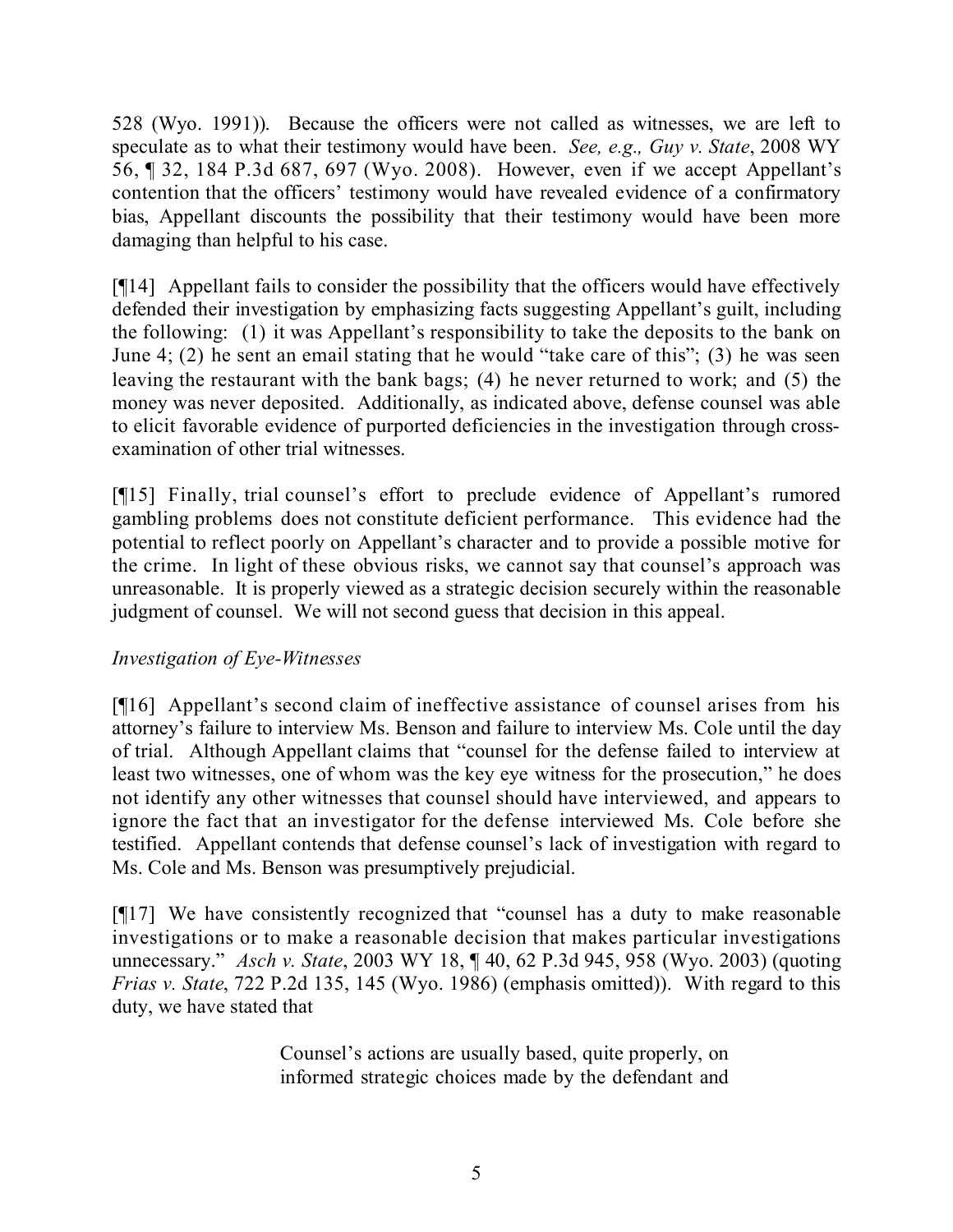on information supplied by the defendant. . . . [W]hat investigation decisions are reasonable depends critically on such information. . . . *Strickland v. Washington*, 104 S.Ct. at 2066.

The reasonableness of investigation decisions depends on other evidence as well. "[I]n those cases involving claims of inadequate investigation . . . consideration [must be given to] the strength of the evidence known to counsel that suggested further inquiry was needed." 2 LaFave & Isr[ae]l, Crim.Proc. § 11.10(d) at 25 (1986 Pocket Part).

*Asch*, ¶ 40, 62 P.3d at 958. We give similar deference to counsel's investigation decisions as we give to counsel's decision not to call particular witnesses: "This Court assesses counsel's performance by considering all of the circumstances existing at the time counsel made the investigative decision and applies a heavy measure of deference to counsel's judgments in this regard." *Duke v. State*, 2004 WY 120, ¶ 55, 99 P.3d 928, 948 (Wyo. 2004) (citing *Asch*, ¶ 41, 62 P.3d at 958-59). Further, we have stated that an appellant cannot prove ineffective assistance of counsel for failure to investigate "where an appellant fails to identify the favorable evidence or witnesses that additional investigation would have revealed." *Asch*, ¶ 41, 62 P.3d at 958-59.

[¶18] Although ineffective assistance of counsel is generally demonstrated by a "cumulation of errors," we have previously recognized "single deficiencies in performance that can so prejudice the right of a defendant to a fair trial that [they] will serve to support a conclusion that reasonably effective assistance was not afforded." *King v. State*, 810 P.2d 119, 122 (Wyo. 1991) (internal quotation marks omitted). In *King*, the defendant was charged with delivering marijuana to a confidential informant, and the informant was the only witness called by the State at trial. The informant testified that she had bought marijuana from the defendant at the home of the defendant's ex-wife. *Id*. at 120-21. However, the defendant "testified to an entirely different version of events." *Id*. at 121. He stated that the informant had unsuccessfully tried to sell him marijuana as he was working on his car with his brother and several other persons. *Id.* Although conversations between the informant and the defendant were said to have been secretly recorded during the alleged transaction, the recording was "garbled to the point that it was useless as trial evidence." Consequently, "[t]he absence of a mechanical recording made particularly critical the issue of credibility between prosecution and defense witnesses." *Id*. Defense counsel, however, did not subpoena the defendant's brother, "who could have been a very significant witness to address the clear testimonial conflict." *Id.* Further, defense counsel did not successfully subpoena the defendant's exwife, and did not interview her to determine what her testimony might have been. *Id.*  Under these circumstances, we held that the defendant was presumptively prejudiced by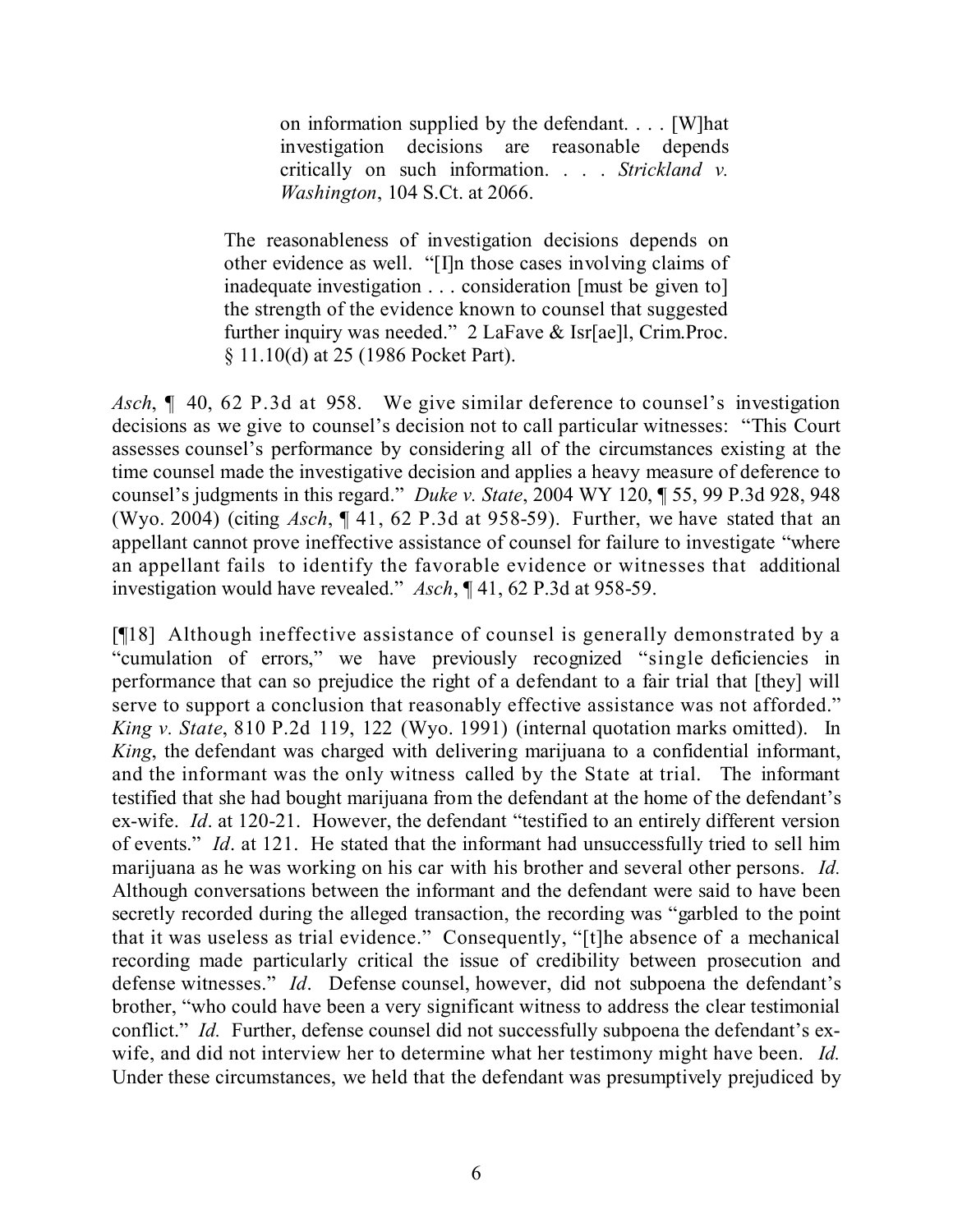his attorney's failure to secure the trial testimony of his ex-wife and brother. *Id*. at 122- 23.

[¶19] Similarly, in *Gist v. State*, 737 P.2d 336, 343 (Wyo. 1987), we held that defense counsel's failure to pursue testimony from a "critical" witness constituted ineffective assistance of counsel. In that case, the defendant and his brother were both charged with delivery of marijuana resulting from a single transaction with an undercover police officer. *Id.* at 339. At the defendant's trial, "[t]he only testimony the jury heard was that of the undercover officer." *Id.* The defendant presented no evidence, but argued that his brother was responsible for arranging the sale and attempted to show that the officer was mistaken as to which brother had actually delivered the marijuana. *Id.* After the defendant was convicted, his brother entered into a plea agreement and confessed that he had sold the marijuana to the undercover officer. *Id.* Based on these facts, we held that "The failure to pursue an interview of [the defendant's brother] constituted an abrogation of counsel's duty to [the defendant] to conduct a reasonable investigation and to utilize any information obtained in providing a reasonable defense." *Id.* at 343. Our finding of prejudice was based upon "the critical nature" of the brother's testimony. *Id.*

[¶20] The present case is distinguishable from *King* and *Gist*. In this case, trial testimony was received from seven witnesses, five of whom worked at Johnny J's and had direct knowledge of the events on the day of the theft. Their testimony tended to implicate Appellant, not to exculpate him. Indeed, there is no indication in the record that defense counsel received information prior to trial suggesting that any of the witnesses, including Ms. Cole and Ms. Benson, may have possessed exculpatory information. Rather, the affidavit of probable cause, which explained that both Ms. Cole and Ms. Benson had seen Appellant leave Johnny J's with the restaurant's earnings on June 4, indicated that both witnesses would give testimony unfavorable to Appellant.

[¶21] Although Appellant attempts to analogize to *King* and *Gist* by referring to Ms. Cole as "the key eye witness for the prosecution," Appellant fails to recognize that a defense investigator interviewed Ms. Cole before the trial began. This interview was prompted by the State's disclosure that the prosecutor's interview with Ms. Cole during the week before trial had revealed incriminating statements made by Appellant. Further, defense counsel was able to effectively cross-examine Ms. Cole at trial, drawing attention to the fact that (1) her earliest interview with a police officer occurred just two weeks prior to trial; (2) she did not personally report that she had seen Appellant walk out of the restaurant with the bank deposits until that interview; (3) she either misreported or inaccurately remembered that the theft occurred on a Saturday; and (4) she did not report Appellant's incriminating statements to the investigating officers or to her employer. In light of these facts, we cannot find that defense counsel's investigation of Ms. Cole and Ms. Benson was presumptively prejudicial.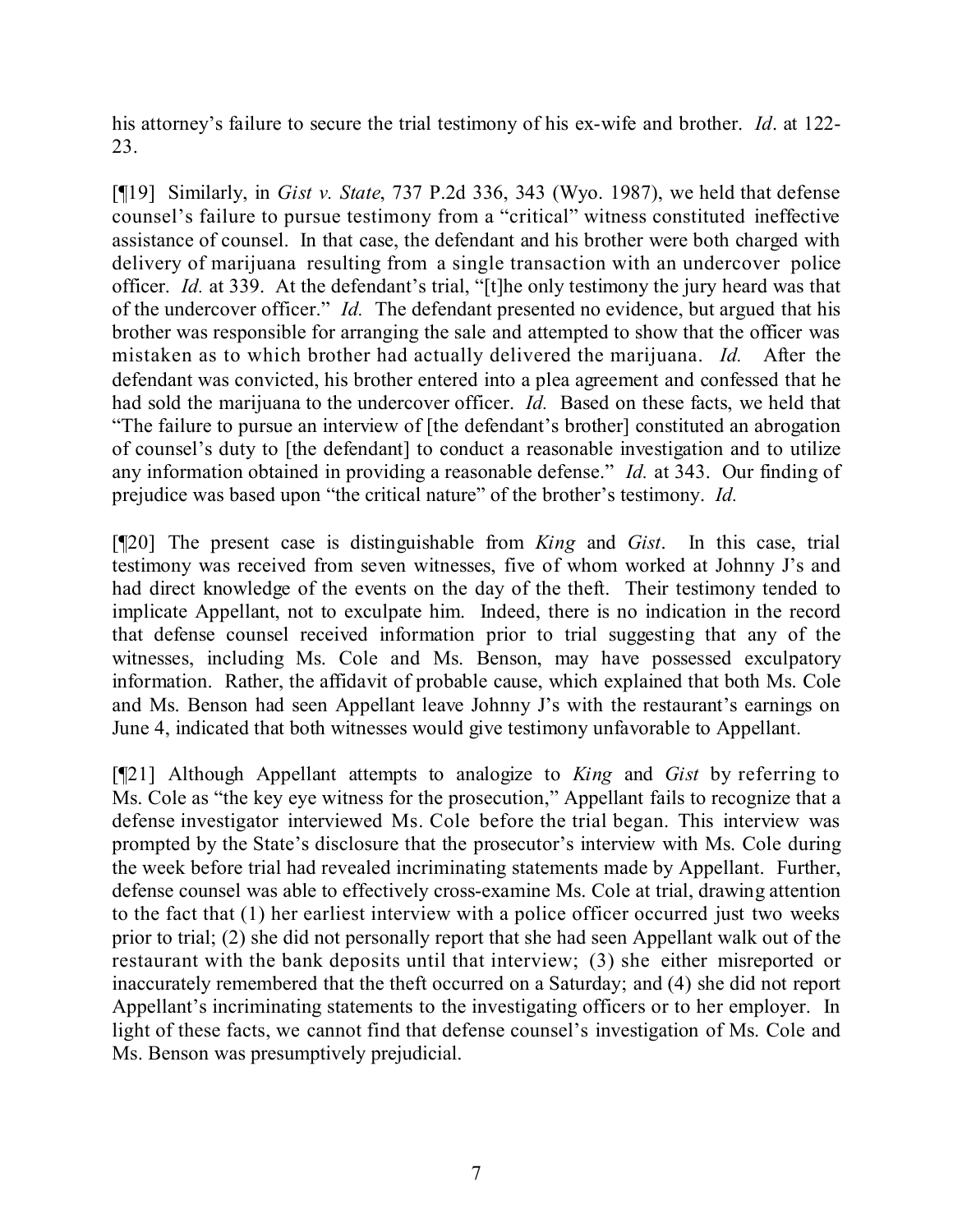[¶22] The burden is on Appellant to demonstrate ineffective assistance of counsel. *See, e.g., Robison v. State*, 2011 WY 4, ¶ 7, 246 P.3d 259, 262 (Wyo. 2011). In order to prevail on such a claim, Appellant must establish that he was prejudiced by the deficient performance. He has failed to satisfy that burden. Appellant has made no attempt to identify the favorable evidence that additional investigation by defense counsel would have revealed. *See Asch*, ¶ 41, 62 P.3d at 958-59. Accordingly, we must reject his claim of ineffective assistance of counsel.

# *Exclusion of Witness Testimony*

[¶23] In his final issue, Appellant contends that the trial court abused its discretion "in sustaining the prosecution's objection to cross-examination of a witness regarding statements made to the police." We review the district court's evidentiary rulings for an abuse of discretion.

> Evidentiary rulings are within the sound discretion of the trial court and include determinations of the adequacy of foundation and relevancy, competency, materiality, and remoteness of the evidence. This Court will generally accede to the trial court's determination of the admissibility of evidence unless that court clearly abused its discretion. We have described the standard of an abuse of discretion as reaching the question of the reasonableness of the trial court's choice. Judicial discretion is a composite of many things, among which are conclusions drawn from objective criteria; it means exercising sound judgment with regard to what is right under the circumstances and without doing so arbitrarily or capriciously. In the absence of an abuse of discretion, we will not disturb the trial court's determination. The burden is on the defendant to establish such an abuse.

*Edwards v. State*, 2007 WY 146, ¶ 7, 167 P.3d 636, 637 (Wyo. 2007).

[¶24] The evidentiary ruling, to which Appellant takes exception, occurred during defense counsel's cross-examination of Mr. Schusler. During a series of questions concerning Mr. Schusler's conversations with the investigating officer, defense counsel asked Mr. Schusler whether he recalled telling the officer that he had been the opening manager at Johnny J's on the day before Appellant was seen leaving the restaurant with the bank deposits. After Mr. Schusler testified that he did not tell the officer that he was the opening manager on that day, defense counsel requested permission to approach the witness. The prosecutor objected. During the following exchange, which was held outside the hearing of the jury, the court sustained the prosecutor's objection: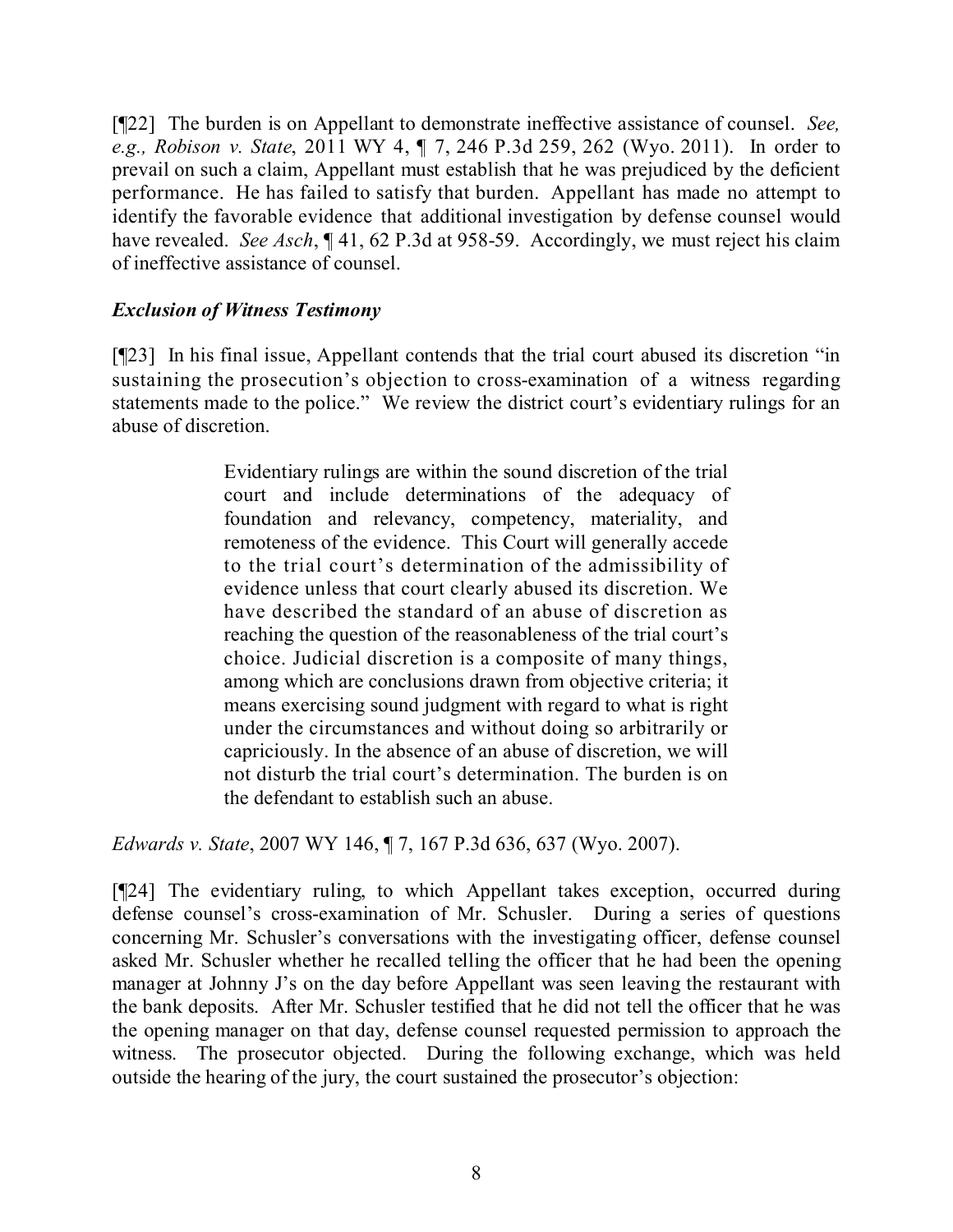PROSECUTOR: I think what [defense counsel] is attempting to do is show a report which has not been adopted by the witness as his statement in an attempt to impeach Mr. Schusler. This has not been adopted. It is a summary from [the investigating officer]. And I don't believe it's appropriate for this to be used for impeachment if it has not been adopted by the [witness] as his statement. It is simply a summary.

DEFENSE COUNSEL: It's a lawful report, Your Honor, of the statements that –

THE COURT: What do you mean, "a lawful report"?

DEFENSE COUNSEL: It was conducted during their investigation. The officer went there. He conducted an interview with Mr. Schusler. He documented in his notes the facts that he was given and then made this report based upon the statements that Mr. Schusler gave. I'm not going to try to impeach Mr. Schusler directly but to show that either the report is inaccurate or that he's mistaken.

THE COURT: I'm going to sustain [the prosecutor's] objection.

Defense counsel then continued his cross-examination of Mr. Schusler.<sup>3</sup>

[¶25] In determining whether the district court abused its discretion in denying defense counsel the opportunity to show Mr. Schusler the "report," it is essential that the record clearly identifies the "report" at issue. We are unable to make that identification from the record before us. In the exchange, the document is referred to as "a report," "a summary from [the investigating officer]," and "a lawful report." The document is never specifically identified in the record. In this appeal, Appellant appears to contend that the "report" is an "affidavit."<sup>4</sup> The document is not otherwise identified by Appellant.

<sup>&</sup>lt;sup>3</sup> Defense counsel did not make an offer of proof relating to the document he sought to introduce or the testimony he sought to elicit from Mr. Schusler.

<sup>&</sup>lt;sup>4</sup> Appellant, in his brief, states that defense counsel requested permission to approach Mr. Schusler "presumably to show him the affidavit of [the investigating officer]."